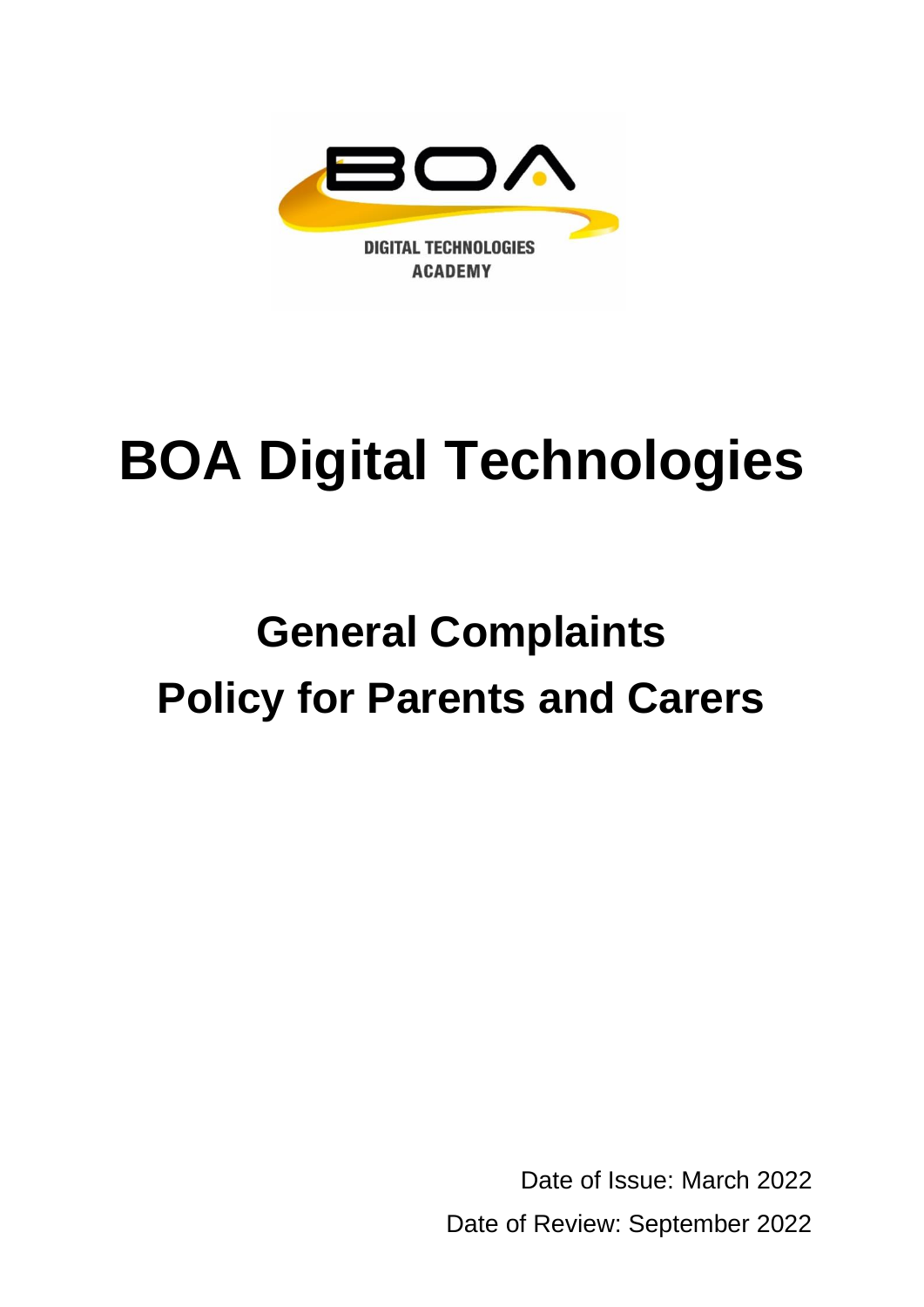This policy covers complaints of a general nature raised by parents/carers. Throughout this policy, a complaint is understood to be "an expression of dissatisfaction requiring a response". The purpose of this policy is to establish a procedure for dealing with complaints relating to the school as required by section 29 (1) (a) of the Education Act 2002.

The policy applies to parents of students currently registered at the academy. It does not apply to parents of prospective students. This policy applies to former parents *only* if the complaint was initially raised when the student was still registered at the academy.

At BOA Digital Technologies we are committed to trying to resolve concerns wherever possible without the need for a formal written complaint. This document sets out the procedure to follow if parents wish to make a complaint and what they can expect from the academy by way of response.

### **Definitions and scope:**

For the purpose of this policy, a complaint can be defined as an expression of dissatisfaction which can be regarding actions taken or a perceived lack of action.

- Complaints can be resolved formally or informally dependent on the complainant's choice
- Any complaint will be taken seriously, whether formally or informally and the appropriate procedures shall be taken

Scope: this policy relates to the actions of staff and applications of school procedures except matters relating to student admissions, exclusions, staff discipline and staff grievance – which are subject to separate procedures.

#### **Anonymous Complaints**

We will not normally investigate anonymous complaints. However, the recipient of a complaint, as appropriate, will determine whether the complaint warrants investigating.

### **How to raise a complaint**

A complaint can be made in person, by writing or by phone. Complainants should not approach individual members of the governing body. Such members have no power to act on an individual basis and it may prevent the governor from considering complaints at a later stage of this procedure.

Complaints about the principal should be addressed to the CEO via BOA Group Office at Millennium Point and addressed as private and confidential.

### **The Procedure**

### **Stage 1 (informal)**

In the first instance the complaint should be raised with the relevant teacher, head of department or other most relevant member of staff. It is anticipated that at this stage the complaint would be initiated verbally or through email. If the principal is contacted at this stage, it is most likely to be passed to an appropriate member of staff for them to respond because they have a particular responsibility or are familiar with the complaint. Most complaints will be successfully resolved at this stage. Depending on the nature of the complaint the member of staff spoken to may refer the complaint to an assistant principal who will initiate appropriate action. In all cases it would be anticipated that the member of staff would inform their line manager of the complaint and the outcome.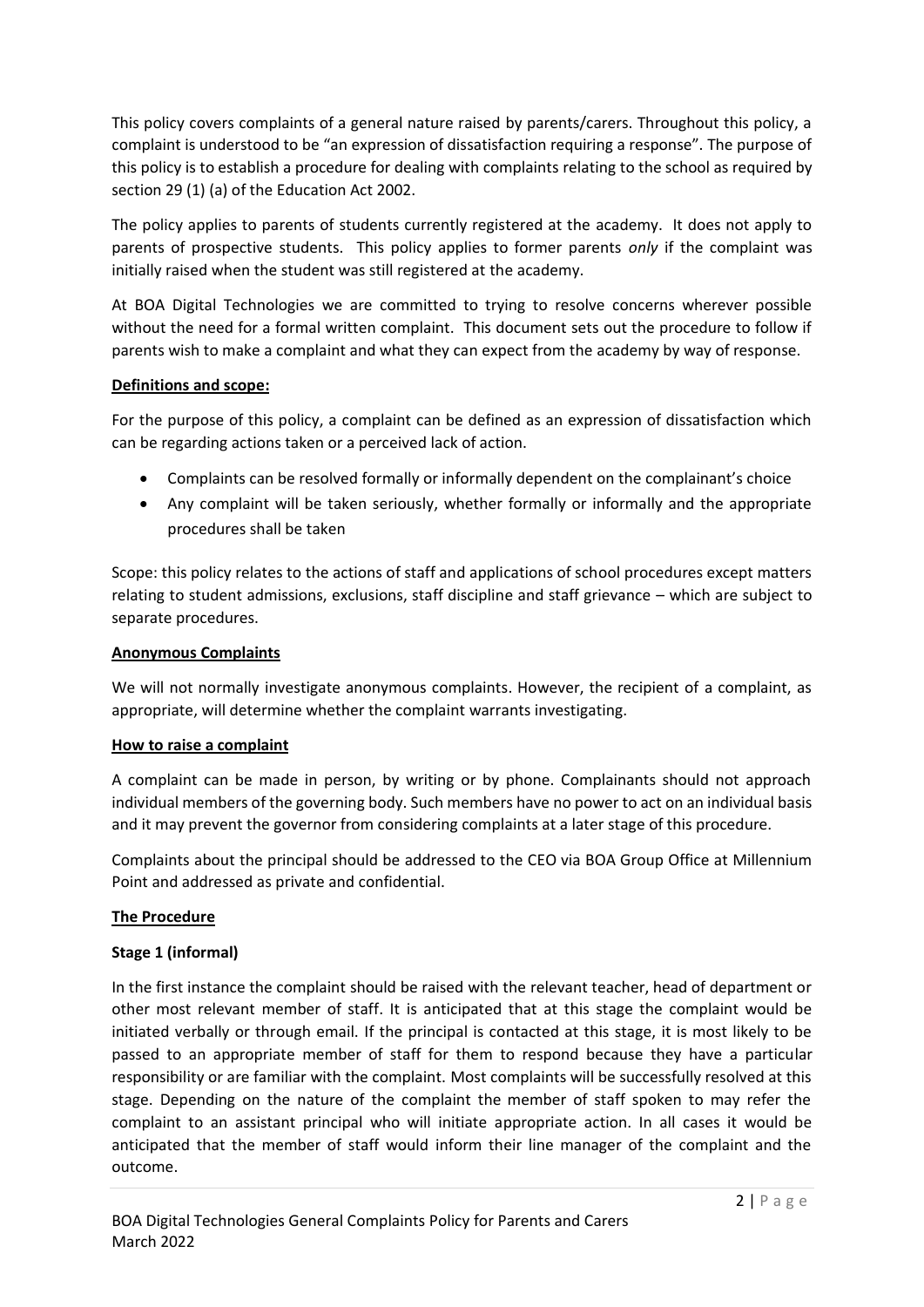### **Stage 2 (formal)**

If the complainant is not satisfied with the outcome of the complaint at Stage 1, they are requested to put their complaint, with details, in writing to the principal under Stage 2 of this procedure. The principal will acknowledge receipt of the complaint as soon as practicable and normally within 2 working days. The principal will decide, after considering the complaint, the appropriate course of action to take. The principal may meet or speak with the parents concerned to discuss the matter. It may also be necessary for the principal (or a person appointed by the principal) to carry out further investigation for all or part of the complaint. Once the principal is satisfied that, so far as is practicable, all of the relevant facts have been established, a decision will be made and parents will be informed of this decision in writing. The principal will take all reasonable steps to try and resolve the complaint within 10 working days of receiving the complaint under Stage 2 of the procedure.

If it is not possible to respond within 10 days, the principal will provide a written update stating these reasons and informing the complainant of a time in which a response will be received.

A complaint should be brought to the attention of the principal at the earliest opportunity. A matter raised more than 3 months after an event will be considered only in exceptional circumstances although the record will be kept on file for future reference.

At this stage, possible outcomes for a complaint may include:

- There is insufficient evidence to reach a conclusion so the complaint cannot be upheld
- The complaint is not substantiated by the evidence
- The matter has been investigated fully and substantiated in part or in full and the appropriate action has been taken. Where appropriate, this action will be communicated to the complainant. Should the action include staff disciplinary procedures, details will not be shared with the complainant

If the complaint concerns the principal, the Chair of the Board of Trustees will manage the complaint in accordance with Stage 2 above.

After consideration by the principal, the matter is now concluded. If dissatisfied with the outcome, the complainant may consider taking the complaint to stage 3.

### **Stage 3 (panel hearing)**

In the unlikely event that the principal cannot resolve the issue to the satisfaction of the complainant then concerns should be raised, in writing, to the Chair of the LAB, at the academy address. The Chair of the LAB has been appointed by the Board of Trustees to call hearings of the complaints panel. Parents can choose to use the form in Appendix A of this policy if this is easier.

The Chair will acknowledge the complaint as soon as possible, usually within 2 working days during term time (or within 10 working days or as soon as reasonably practicable during academy holidays). The Chair will schedule a hearing to take place normally within 10 working days during term time (or within 15 working days or as soon as reasonably practicable during academy holidays). The complainant will be invited to attend the panel hearing. The panel will consist of three persons not directly involved in the matters detailed in the complaint, one of whom shall be independent of the management and running of the academy. The remaining panel members may be selected from the Board of Trustees.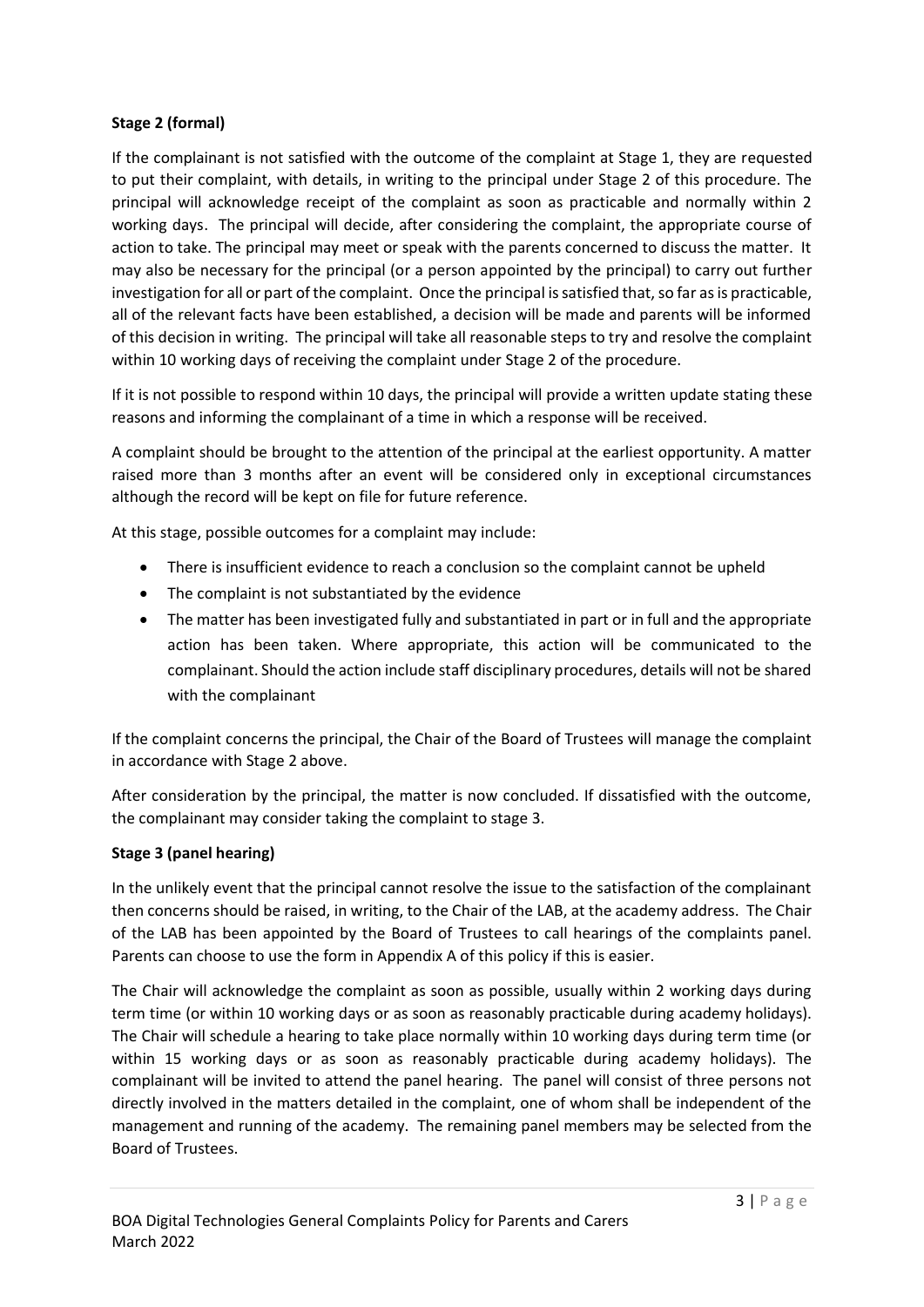The complainant can be accompanied at the panel hearing (such as by a friend or relative) but must inform the Chair prior to the panel hearing. Legal representation will not be appropriate. The principal will attend the panel and may be accompanied if they wish.

After due consideration of all facts the panel consider relevant, the panel will make findings and may make recommendations. The panel will write to the parents informing them of its decision and the reasons for it, normally within 7 working days of the hearing. The decision of the panel will be final. A copy of the panel's findings and recommendations (if any) will be sent by electronic mail or otherwise given to the parents, and sent to the principal and the Chair and, where relevant, the person who has complained. A copy will also be made available for inspection on the academy premises by the Board of Trustees and principal.

The Chair will take all reasonable steps to ensure the panel will have considered the complaint and made their findings and recommendations within 20 working days of having received the request for a panel hearing under Stage 3 of this procedure.

Next steps

If the complainant believes the academy did not handle their complaint in accordance with this policy or they acted unlawfully or unreasonably, they can contact the Education Skills Funding Agency after they have completed Stage 3. The agency will consider whether the academy followed an appropriate procedure in dealing with the complaint.

Education and Skills Funding Agency

Cheylesmore House

5 Quinton Road

Coventry

CV1 2WT

### **Recording complaints:**

All formal complaints, including those managed by the principal at Stage 1, will be recorded. This written log will include how the complaint has been dealt with, any outcomes, the dates and times of when phone calls have been made, as well as minutes from meetings and a copy of any correspondence sent.

The academy will record:

- whether the complaint is resolved following an informal or formal procedure, or whether the complaint proceeded to a panel hearing;
- action taken as a result of the complaint (regardless of whether the complaint was upheld)

*All correspondence, statements and records relating to individual complaints are to be kept confidential except where the Secretary of State or a body conducting an inspection under section 109 of the 2008 Act requests access to them. The academy will retain a copy of all complaints for a period of 6 years or, if related to the provision of a current student, 6 years after the student has left the academy.*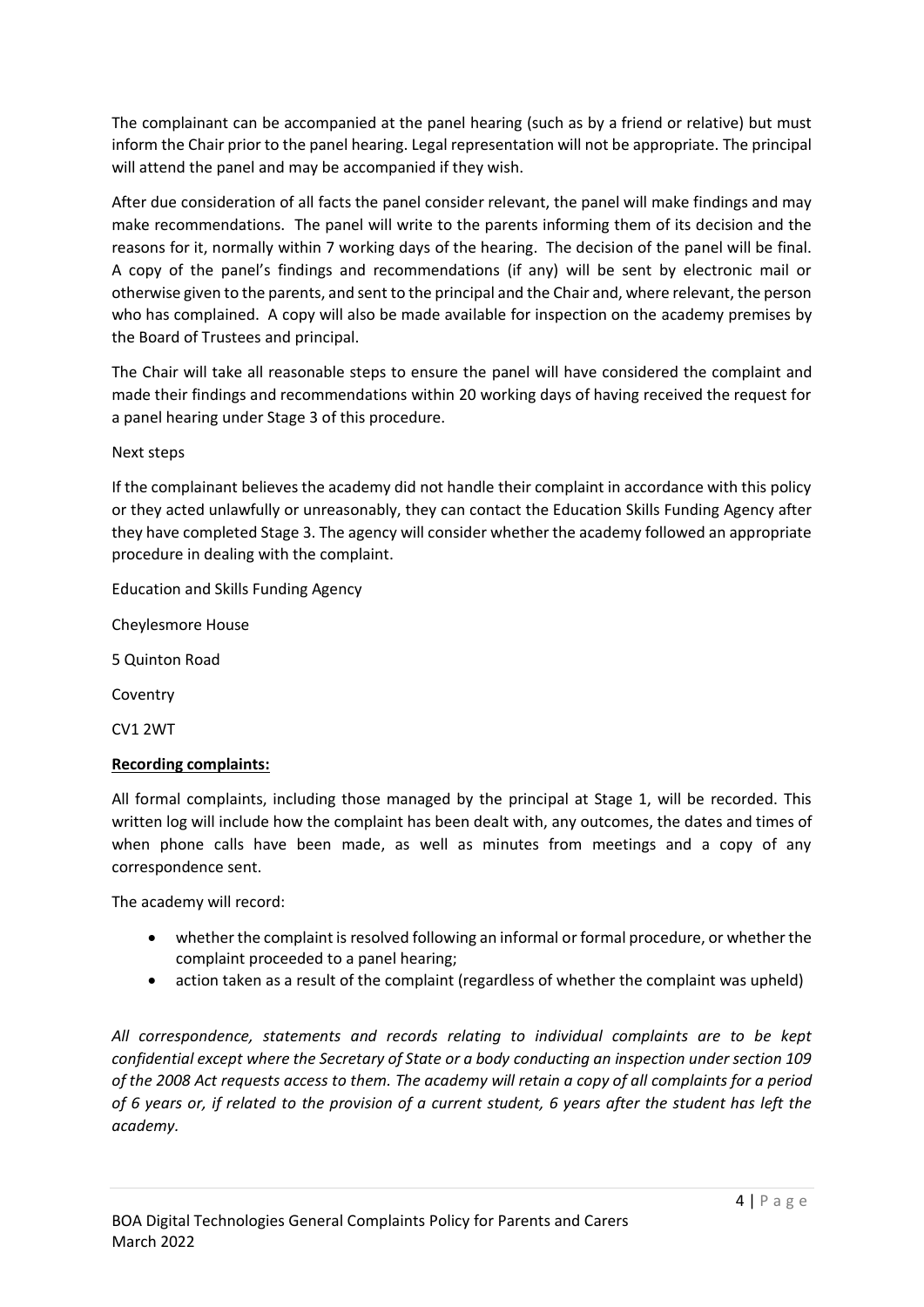### **Timescale:**

At all points in this process parents/carers will be kept informed of the progress of their complaint.

All references to 'working days' in this policy means Monday-Friday (excluding weekends). In the event of a complaint being received during a holiday period, it will be dealt with as soon as reasonably practicable and normally within the timescales set out throughout this policy. Where there are delays in collecting information (for example, staff absence), parents will be informed of the reasons why and a likely timeframe for a response.

As part of the academy's investigations, it would be anticipated in most cases that a conversation will take place either via telephone or via an informal meeting with the complainant to ensure the academy has clarity about their concern.